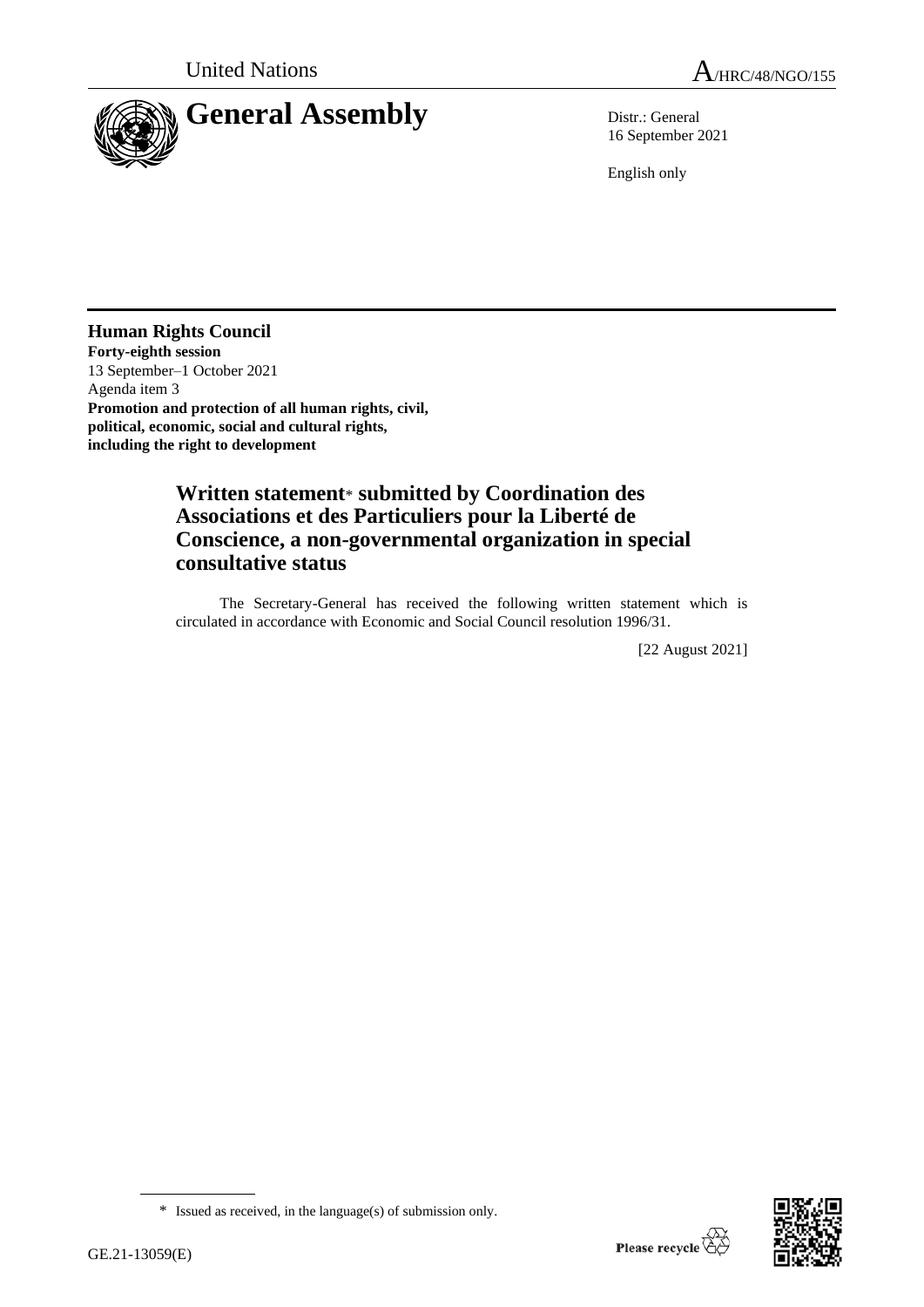## **International community must pay attention to the statesponsored persecution of Ahmadi Muslims in Pakistan and worldwide**

On 13 July 2021, $\frac{1}{1}$  UN human rights experts have expressed their deep concern over the lack of attention to the serious human rights violations perpetrated against the Ahmadiyya Muslim Community around the world and called on the international community to step up efforts in bringing an end to the ongoing persecution of Ahmadi Muslims as follows:

"It is of the utmost importance to shed light on the persistent human rights violations and the rising acts of discrimination against the Ahmadi Muslims worldwide, which we find deeply worrying," the experts said. "

And

"We call on the international community to be vigilant and to undertake coordinated action to respond to the violations faced by the Ahmadi Muslims around the world, particularly in countries where their lives are most at risk."

We join the Experts<sup>2</sup> who in their statement strongly urge all States to:

a. Repeal all laws that discriminate against Ahmadi Muslims, including laws that curtail their right to freedom of thought, conscience, religion and belief, opinion and expression, offline and online, and amend them in accordance with international human rights standards;

b. In particular, repeal all blasphemy laws or at least, amend them in compliance with the strict requirements of the ICCPR and its articles 2, 19 and 26;

c. Strengthen legislative and institutional responses in effectively addressing hate speech and incitement to national, racial or religious hatred, in accordance with the established international human rights standards and by integrating the guidance provided the Rabat Plan of Action;

d. Ensure equal and effective participation of Ahmadis in public life and in decisionmaking processes that affect them, including by guaranteeing their political representation and their free exercise of their right to vote; by guaranteeing their access to employment and public services of any kind, and by protecting their right to form and maintain their associations and organizations;

e. Address the multiple and intersecting forms of violence and discrimination suffered by Ahmadi women, children and refugees;

f. Rescind any bans on Ahmadiyya publications, and ensure that Ahmadis fully enjoy their right to seek, receive and impart information and ideas, including through any media of their choice;

g. Protect and safeguard Ahmadi cultural places and places of worship against attacks and desecrations;

h. Eliminate discrimination and exclusion of Ahmadi children in education and vocational training; undertake appropriate legislative and policy measures to address physical and psychological violence and bullying inside and outside school premises; and, revise and amend national curricula and textbooks to eliminate prejudicial references that perpetrate stigma against minorities, and with the aim of strengthening human rights education and promoting inter-religious, inter-cultural understanding and dialogue.

i. Ensure accountability and prosecute all those responsible for violations and attacks against Ahmadis and other minorities, and design and implement human rights awarenessraising and training programmes for all relevant state institutions and public officials, with the active participation of Ahmadiyya communities, as well as of religious leaders representing different faiths.

<sup>1</sup> https://www.ohchr.org/EN/NewsEvents/Pages/DisplayNews.aspx?NewsID=27305&LangID=E.

<sup>2</sup> https://www.ohchr.org/EN/NewsEvents/Pages/DisplayNews.aspx?NewsID=27305&LangID=E.